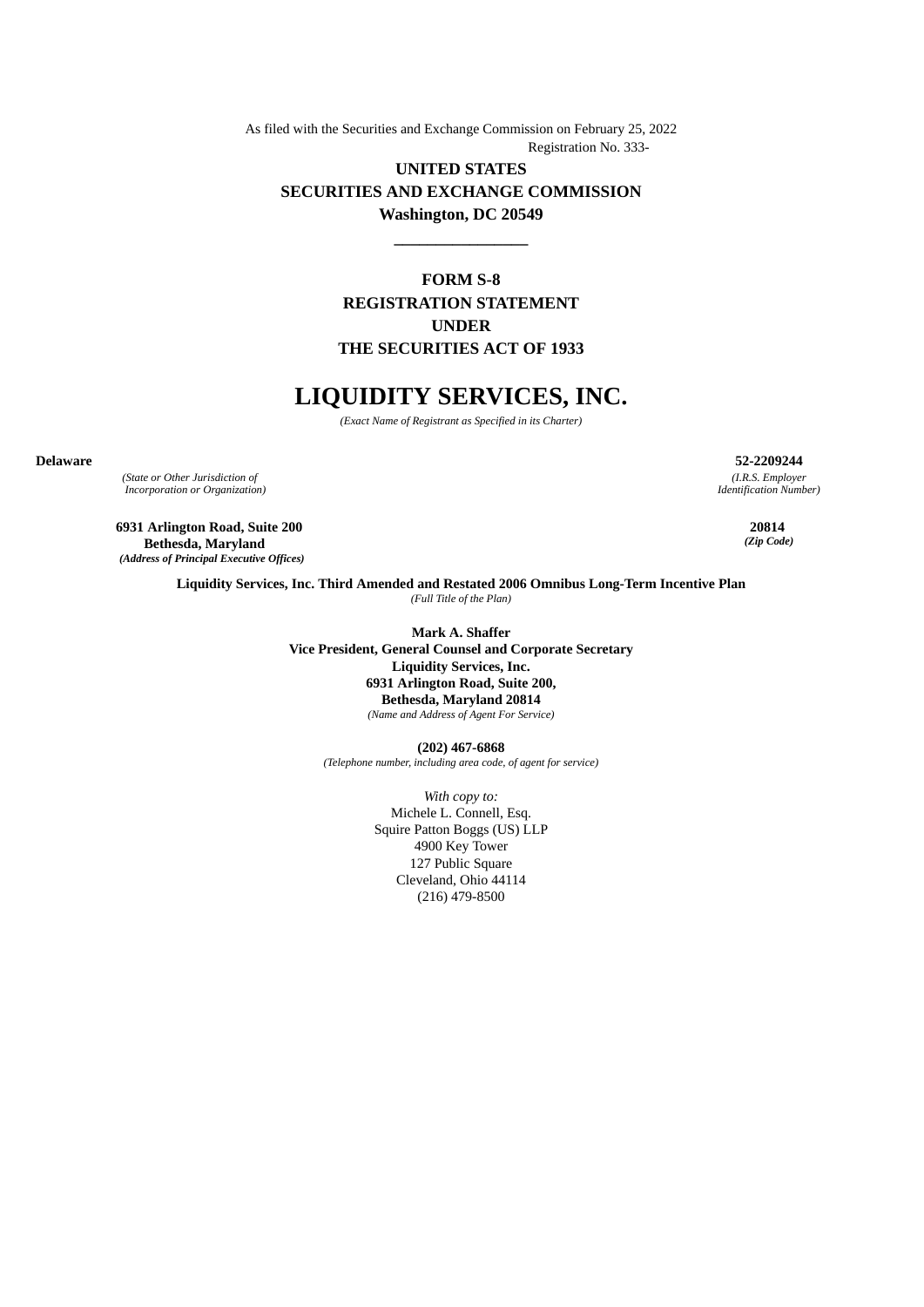Indicate by check mark whether the registrant is a large accelerated filer, an accelerated filer, a non-accelerated filer, a smaller reporting company or an emerging growth company. See the definitions of "large accelerated filer," "accelerated filer," "smaller reporting company" and "emerging growth company" in Rule 12b-2 of the Exchange Act:

Large accelerated filer and the method of the Accelerated filer

Non-accelerated filer states and the Smaller reporting company

Emerging growth company

| <b>CALCULATION OF REGISTRATION FEE</b>         |                |                                                                                       |                                                                   |                                      |  |  |  |
|------------------------------------------------|----------------|---------------------------------------------------------------------------------------|-------------------------------------------------------------------|--------------------------------------|--|--|--|
| <b>Title of securities</b><br>to be registered | Registered (1) | <b>Proposed</b><br>Maximum<br><b>Amount to be</b>   Offering Price Per  <br>Share (2) | <b>Proposed Maximum</b><br><b>Aggregate Offering</b><br>Price (2) | <b>Amount of Registration</b><br>Fee |  |  |  |
| Common Stock, par value \$0.001 per share      | 1,200,000      | \$16.31                                                                               | \$19,572,000                                                      | \$1,814.32                           |  |  |  |

(1) Pursuant to Rule 416 of the Securities Act of 1933, as amended (the "Securities Act"), this Registration Statement shall also cover any additional shares of the Registrant's<br>common stock in respect of the securities id exchanged.

(2) Estimated solely for the purpose of calculating the registration fee pursuant to Rule 457(c) and Rule 457(h) under the Securities Act, the proposed maximum offering price per<br>1991 Share and the proposed maximum aggrega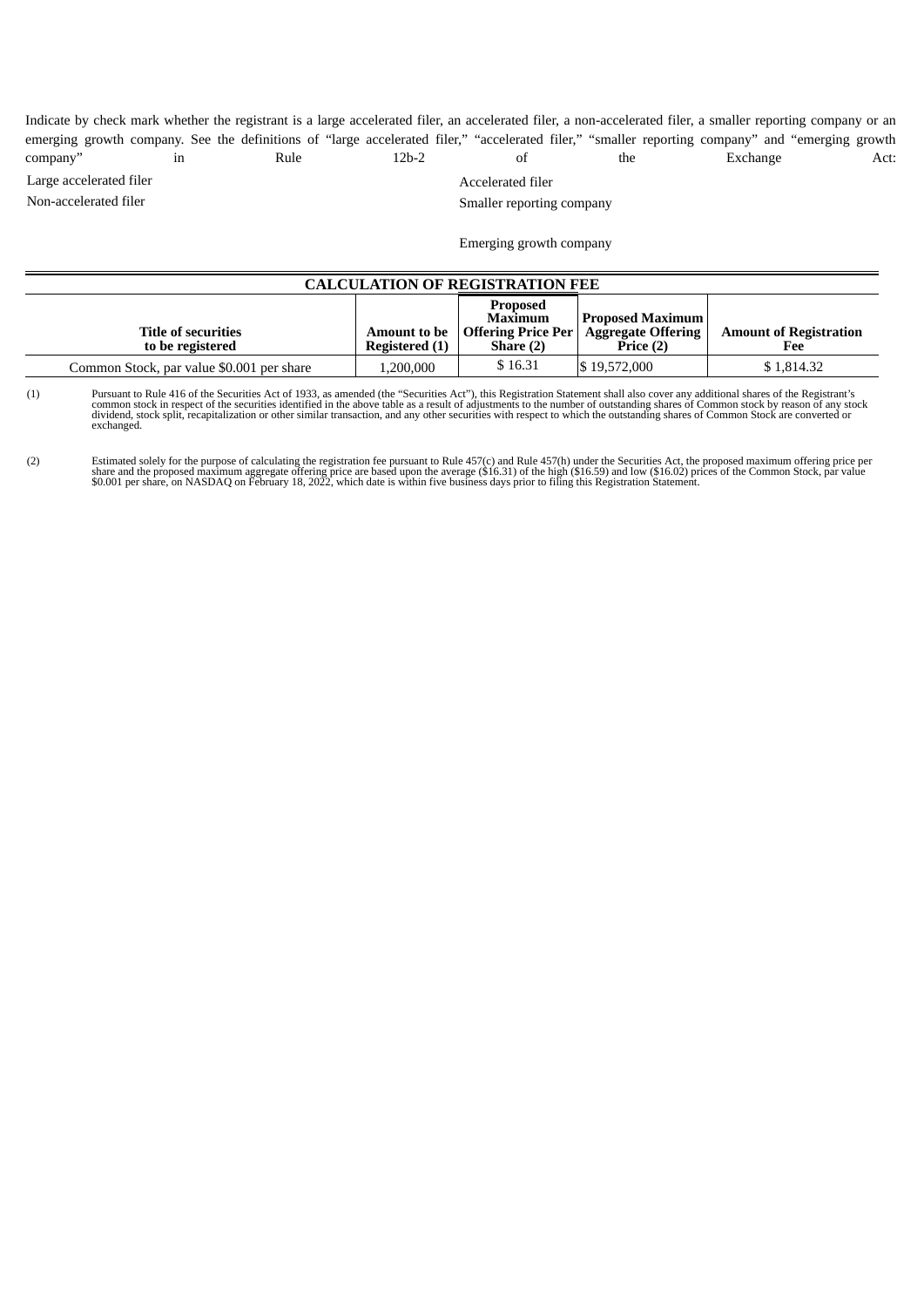#### **Explanatory Note**

This Registration Statement on Form S-8 is filed by Liquidity Services, Inc., a Delaware corporation (the "Company" or the "Registrant"), to register an additional 1,200,000 shares of the Company's common stock, par value \$.001 per share (the "Common Stock"), issuable under the Liquidity Services, Inc. Third Amended and Restated 2006 Omnibus Long-Term Incentive Plan (the "Plan"), as amended and restated on each of February 26, 2015, February 23, 2017, February 20, 2020 and February 24, 2022, which Common Stock is in addition to the 5,000,000 shares of Common Stock registered on the Company's Form S-8 filed on March 3, 2006 (Commission File No. 333-132192) (the "2006 Registration Statement"), the 5,000,000 shares of Common Stock registered on the Company's Form S-8 filed on May 6, 2009 (Commission File No. 333-159004) (the "2009 Registration Statement"), the 3,000,000 shares of Common Stock registered on the Company's Form S-8 filed on March 6, 2015 (Commission File No. 333-202548) (the "2015 Registration Statement"), the 3,300,000 shares of Common Stock registered on the Company's Form S-8 filed on February 24, 2017 (Commission File No. 333-216242) (the "2017 Registration Statement"), and the 2,800,000 shares of Common Stock registered on the Company's Form S-8 on February 21, 2020 (Commission File No. 333-236547) (the "2020 Registration Statement" and together with the 2006 Registration Statement, the 2009 Registration Statement, the 2015 Registration Statement and the 2017 Registration Statement, the "Prior Registration Statements").

At the Annual Meeting of Stockholders of the Company held on February 24, 2022 (the "Annual Meeting"), the Company's stockholders approved an amendment to the Plan to increase the number of shares of Common Stock authorized to be issued under the Plan by 1,200,000 to a total of 20,300,000 shares. This amendment is described in the Company's definitive proxy materials for the Annual Meeting, which were filed with the Securities and Exchange Commission on January 24, 2022.

This Registration Statement relates to securities of the same class as that to which the Prior Registration Statements relate and is submitted in accordance with General Instruction E to Form S-8 regarding Registration of Additional Securities. Pursuant to General Instruction E of Form S-8, the contents of the Prior Registration Statements are incorporated herein by reference and made part of this Registration Statement, except as amended hereby.

#### **PART I**

# **INFORMATION REQUIRED IN THE SECTION 10(a) PROSPECTUS**

**Item 1. Plan Information.\***

#### **Item 2. Registrant Information and Employee Plan Annual Information.\***

\* Information required by Part I to be contained in the Section 10(a) prospectus is omitted from this Registration Statement in accordance with Rule 428 under the Securities Act and the Note to Part I of Form S-8.

#### **PART II**

#### **INFORMATION REQUIRED IN THE REGISTRATION STATEMENT**

#### **Item 3. Incorporation of Documents by Reference.**

The following documents filed by the Registrant with the Securities and Exchange Commission (the "Commission") are incorporated herein by reference:

(a) the Registrant's Annual Report on Form 10-K for the fiscal year ended September 30, 2021;

(b) the Registrant's Quarterly Report on Form 10-Q for the quarterly period ended December 31, 2021;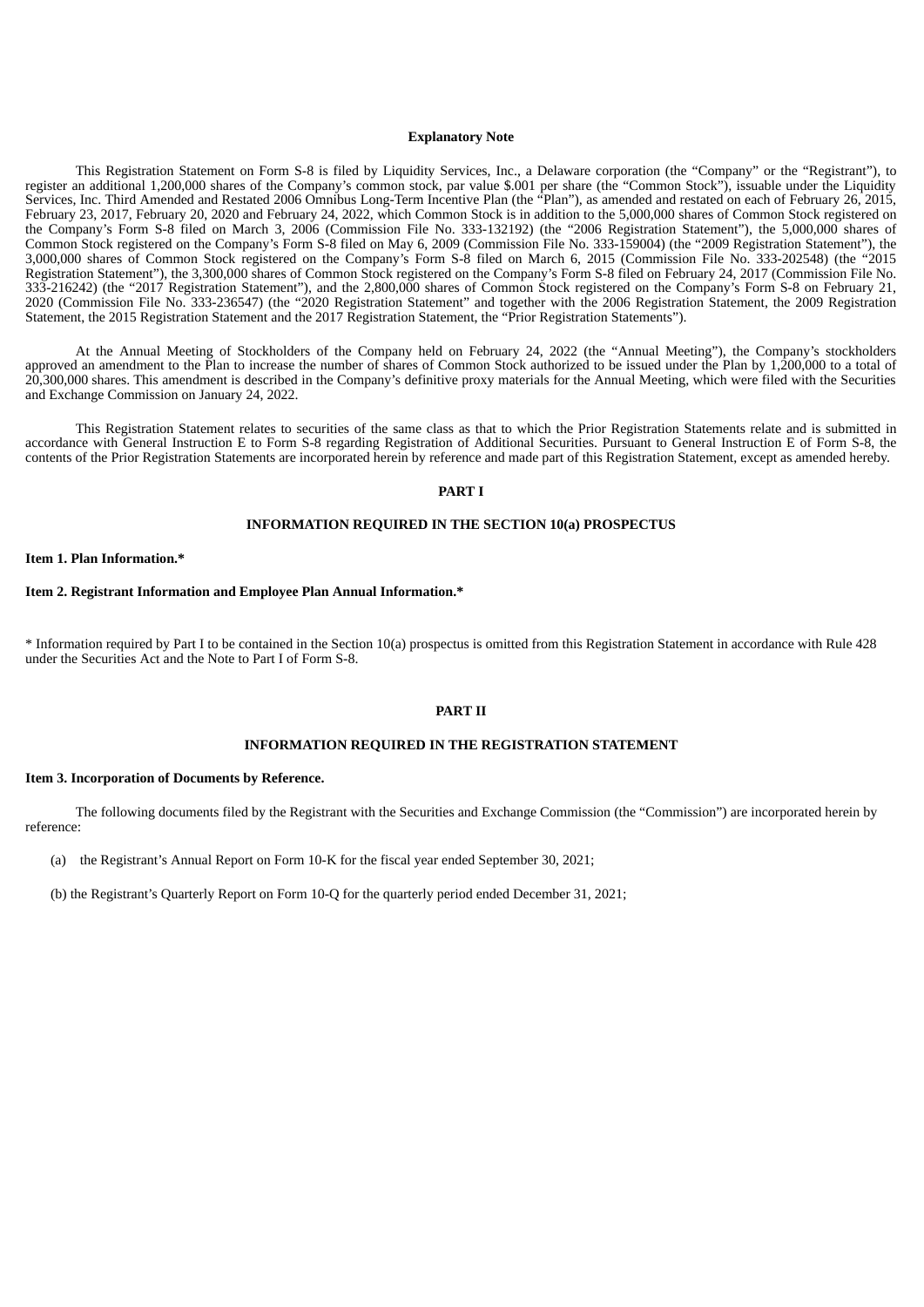(c) the Registrant's Current Reports on Form 8-K, filed on November 1, 2021, December 27, 2021, February 10, 2022, and February 24, 2022.

(d) the description of the Registrant's Common Stock contained in the Registrant's Registration Statement on Form 8-A, filed with the Commission on February 21, 2006, including any amendments or reports filed for the purpose of updating such description.

All documents filed by the Registrant pursuant to Section 13(a), 13(c), 14 or 15(d) of the Securities Exchange Act of 1934 subsequent to the filing of this Registration Statement and prior to the filing of a post-effective amendment which indicates that all securities offered hereby have been sold or which deregisters all securities then remaining unsold, shall be deemed to be incorporated by reference into this Registration Statement and to be a part hereof from the date of filing such documents, except as to specific sections of such documents as set forth therein. Unless expressly incorporated into this Registration Statement, a report furnished on Form 8-K prior or subsequent to the filing of this Registration Statement shall not be deemed incorporated by reference into this Registration Statement. Any statement contained in a document incorporated or deemed to be incorporated by reference herein shall be deemed to be modified or superseded for purposes of this Registration Statement to the extent that a statement contained in any subsequently filed document that also is deemed to be incorporated by reference herein modifies or supersedes such statement.

## **Item 5. Interests of Named Experts and Counsel.**

Not applicable.

#### **Item 8. Exhibits.**

Unless otherwise indicated below as being incorporated by reference to another filing of the Registrant with the Commission, each of the following exhibits is filed herewith:

| <b>Exhibit No.</b> | <b>Exhibit Description</b>                                                                                                                                                                                                                                 |  |  |
|--------------------|------------------------------------------------------------------------------------------------------------------------------------------------------------------------------------------------------------------------------------------------------------|--|--|
| 4.1                | Fourth Amended and Restated Certificate of Incorporation, incorporated herein by reference to Exhibit 3.1 to Amendment No. 2 to<br>the Company's Registration Statement on Form S-1 (Registration No. 333-129656), filed with the SEC on January 17, 2006. |  |  |
| 4.2                | Amended and Restated Bylaws, incorporated herein by reference to Exhibit 3.2 to the Company's Quarterly Report on Form 10-Q,<br>filed with the SEC on August 4, 2016.                                                                                      |  |  |
| $5.1*$             | Opinion of Mark A. Shaffer, Chief Legal Officer and Corporate Secretary of the Company.                                                                                                                                                                    |  |  |
| 10.1               | Liquidity Services, Inc. Third Amended and Restated 2006 Omnibus Long-Term Incentive Plan, incorporated herein by reference to<br>Appendix A to the Company's Definitive Proxy Statement on Schedule 14A, filed with the SEC on January 24, 2022.          |  |  |
| $23.1*$            | <b>Consent of Ernst &amp; Young LLP.</b>                                                                                                                                                                                                                   |  |  |
| $23.2*$            | Consent of Mark A. Shaffer, Chief Legal Officer and Corporate Secretary of the Company (included in Exhibit 5.1).                                                                                                                                          |  |  |
| $24.1*$            | Power of Attorney (included on signature page).                                                                                                                                                                                                            |  |  |
|                    |                                                                                                                                                                                                                                                            |  |  |

[Filing](#page-7-0) Fees\*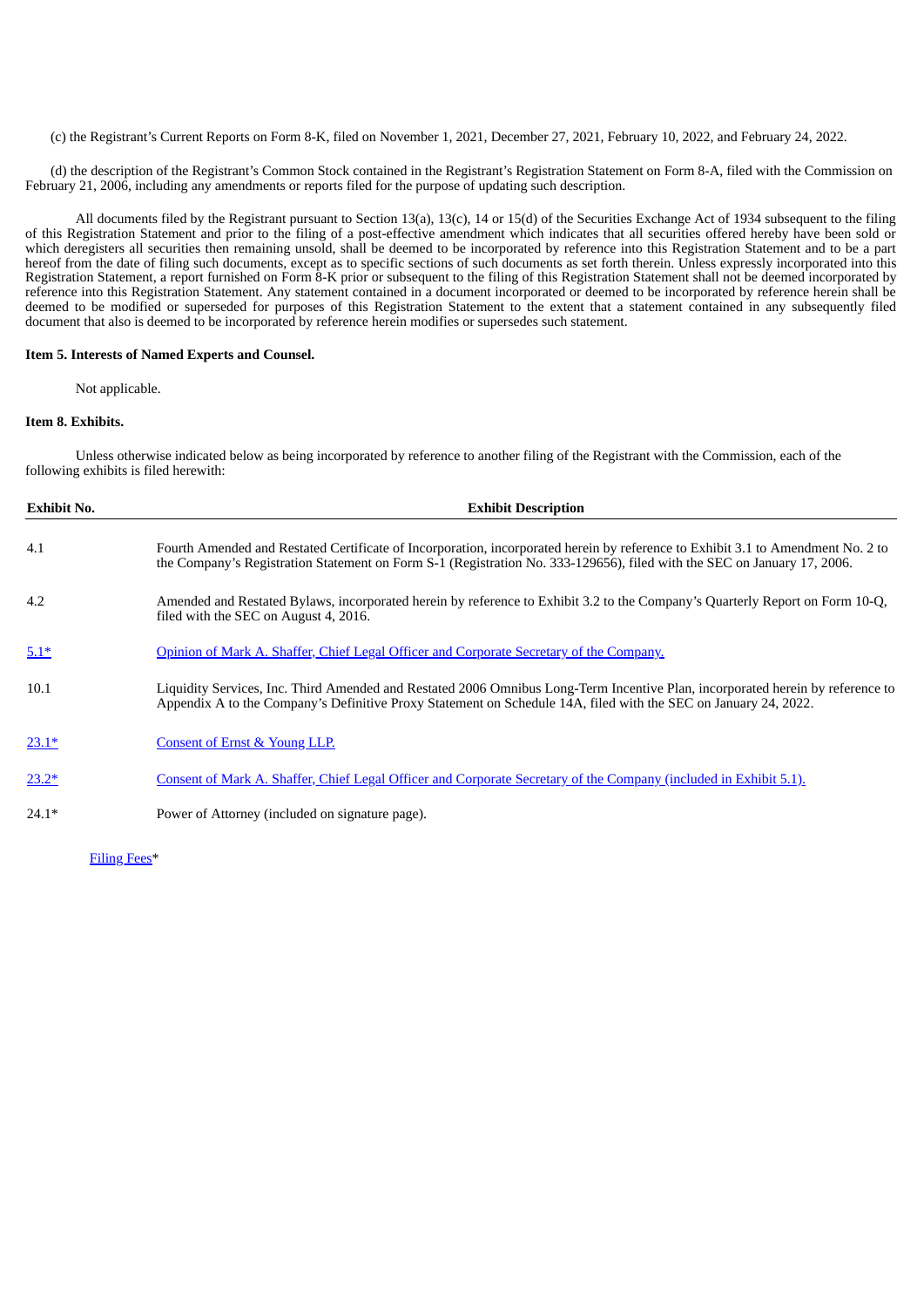#### **SIGNATURES**

Pursuant to the requirements of the Securities Act of 1933, the Registrant certifies that it has reasonable grounds to believe that it meets all of the requirements for filing on Form S-8 and has duly caused this Registration Statement to be signed on its behalf by the undersigned, thereunto duly authorized, in the City of Bethesda, State of Maryland, on this 25th day of February, 2022.

**Liquidity Services, Inc.**

By: /s/ WILLIAM P. ANGRICK

William P. Angrick, III Chairman of the Board and Chief Executive **Officer** 

## **POWER OF ATTORNEY**

KNOW ALL MEN BY THESE PRESENTS, that each person whose signature appears below constitutes and appoints William P. Angrick, III and Mark A. Shaffer, and each of them, his or her true and lawful attorneys-in-fact and agents, with full power of substitution and resubstitution, from such person and in each person's name, place and stead, in any and all capacities, to sign any and all amendments (including post-effective amendments) to this Registration Statement and to file the same, with all exhibits thereto and all documents in connection therewith, with the Securities and Exchange Commission, granting unto said attorneys-in-fact and agents, and each of them, full power and authority to do and perform each and every act and thing requisite and necessary to be done as fully and to all intents and purposes as he or she might or could do in person, hereby ratifying and confirming all that said attorneys-in-fact and agents, or their substitute or substitutes, may lawfully do or cause to be done by virtue hereof. This Power of Attorney may be signed in any number of counterparts, each of which shall constitute an original and all of which, taken together, shall constitute one Power of Attorney.

Pursuant to the requirements of the Securities Act of 1933, this Registration Statement has been signed by the following persons in the capacities indicated on February 25, 2022.

| <b>Signature</b>        | Title                                                          |  |  |
|-------------------------|----------------------------------------------------------------|--|--|
| /s/ WILLIAM P. ANGRICK  |                                                                |  |  |
| William P. Angrick, III | Chairman of the Board and Chief Executive Officer              |  |  |
|                         | (Principal Executive Officer)                                  |  |  |
| /s/ JORGE A. CELAYA     |                                                                |  |  |
| Jorge A. Celaya         | Executive Vice President and Chief Financial Officer           |  |  |
|                         | (Principal Financial Officer and Principal Accounting Officer) |  |  |
| /s/ PHILLIP A. CLOUGH   |                                                                |  |  |
| Phillip A. Clough       | <b>Director</b>                                                |  |  |
| /s/ Katharin s. Dyer    |                                                                |  |  |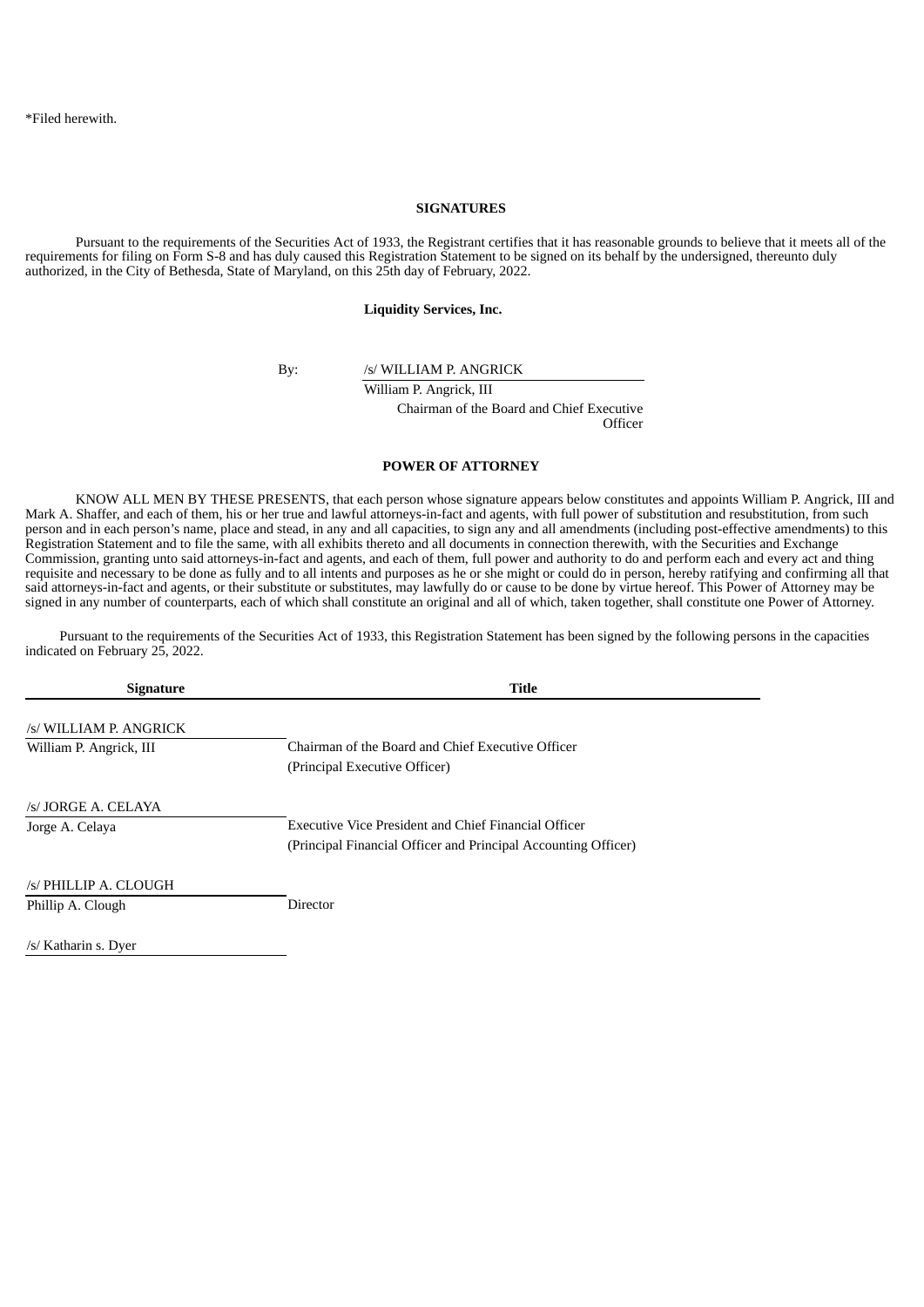| Katharin S. Dyer          | Director |
|---------------------------|----------|
| /s/ GEORGE H. ELLIS       |          |
| George H. Ellis           | Director |
| s/ PATRICK W. GROSS       |          |
| Patrick W. Gross          | Director |
| /s/ BEATRIZ V. INFANTE    |          |
| Beatriz V. Infante        | Director |
| /s/ EDWARD J. KOLODZIESKI |          |
| Edward J. Kolodzieski     | Director |
| /s/ JAIME MATEUS-TIQUE    |          |
| Jaime Mateus-Tique        | Director |

# **EXHIBIT INDEX**

| <b>Exhibit No.</b> | <b>Exhibit Description</b>                                                                                                                                                                                                                                 |  |  |  |  |
|--------------------|------------------------------------------------------------------------------------------------------------------------------------------------------------------------------------------------------------------------------------------------------------|--|--|--|--|
| 4.1                | Fourth Amended and Restated Certificate of Incorporation, incorporated herein by reference to Exhibit 3.1 to Amendment No. 2 to the<br>Company's Registration Statement on Form S-1 (Registration No. 333-129656), filed with the SEC on January 17, 2006. |  |  |  |  |
| 4.2                | Amended and Restated Bylaws, incorporated herein by reference to Exhibit 3.2 to the Company's Quarterly Report on Form 10-Q, filed<br>with the SEC on August 4, 2016.                                                                                      |  |  |  |  |
| $5.1*$             | Opinion of Mark A. Shaffer, Chief Legal Officer and Corporate Secretary of the Company.                                                                                                                                                                    |  |  |  |  |
| 10.1               | Liquidity Services, Inc. Third Amended and Restated 2006 Omnibus Long-Term Incentive Plan, incorporated herein by reference to<br>Appendix A to the Company's Definitive Proxy Statement on Schedule 14A, filed with the SEC on January 24, 2022.          |  |  |  |  |
| $23.1*$            | <b>Consent of Ernst &amp; Young LLP.</b>                                                                                                                                                                                                                   |  |  |  |  |
| $23.2*$            | Consent of Mark A. Shaffer, Chief Legal Officer and Corporate Secretary of the Company (included in Exhibit 5.1).                                                                                                                                          |  |  |  |  |
| $24.1*$            | Power of Attorney (included on signature page).                                                                                                                                                                                                            |  |  |  |  |

[Filing](#page-7-0) Fees\*

\*Filed herewith.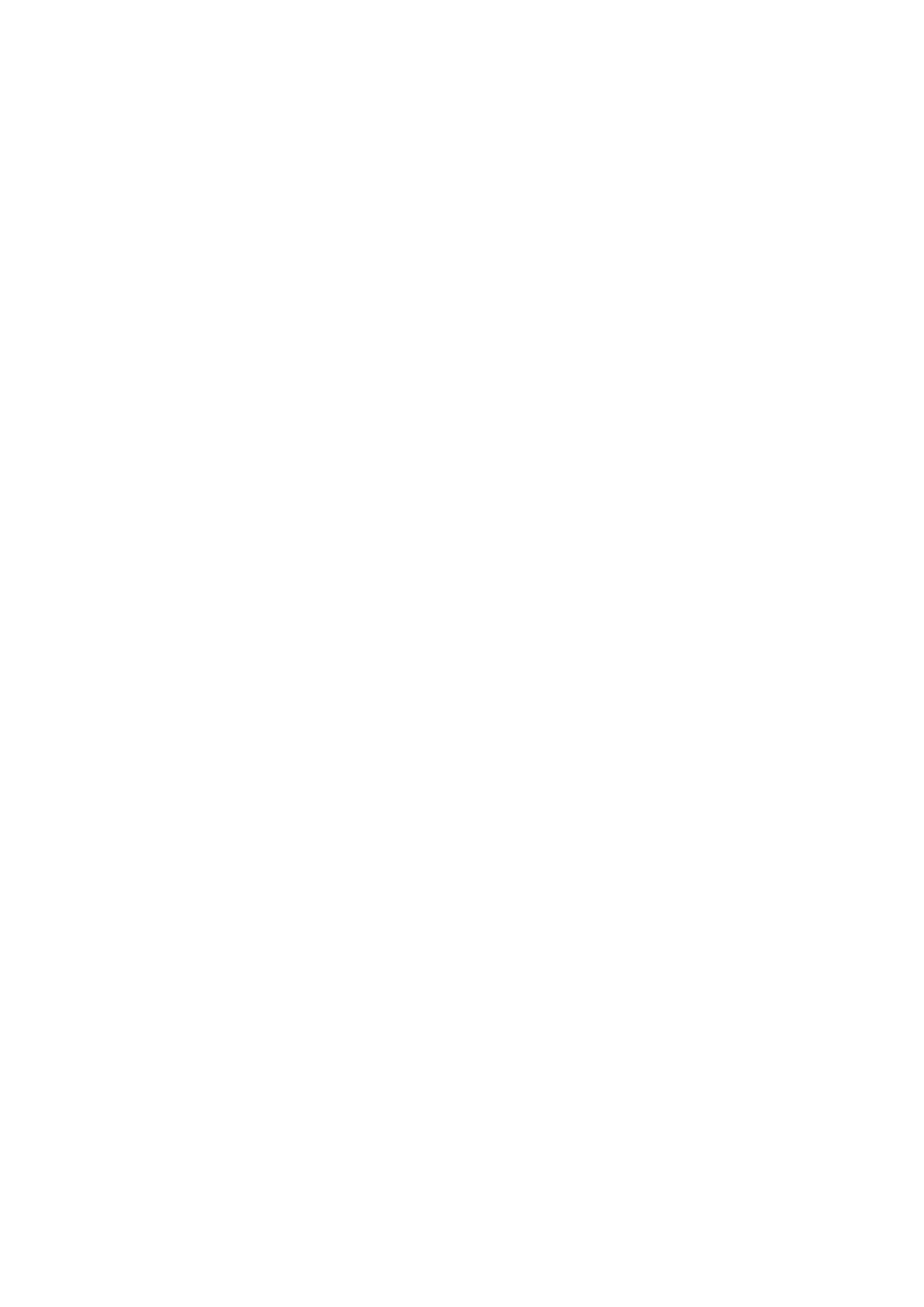<span id="page-7-0"></span>

| <b>CALCULATION OF REGISTRATION FEE</b>         |                                       |                                        |                                                       |                                                              |  |  |
|------------------------------------------------|---------------------------------------|----------------------------------------|-------------------------------------------------------|--------------------------------------------------------------|--|--|
| <b>Title of securities</b><br>to be registered | <b>Amount to be</b><br>Registered (1) | <b>Offering Price Per</b><br>Share (2) | <b>Proposed Maximum Proposed Maximum</b><br>Price (2) | <b>Aggregate Offering   Amount of Registration</b><br>Fee(2) |  |  |
| Common Stock, par value \$0.001 per share      | ,200,000                              | \$16.31                                | \$19,572,000                                          | \$1,814.32                                                   |  |  |

<sup>(1)</sup> Pursuant to Rule 416 of the Securities Act of 1933, as amended (the "Securities Act"), this Registration Statement shall also cover any additional shares of the Registrant's common stock in respect of the securities identified in the above table as a result of adjustments to the number of outstanding shares of Common Stock by reason of any stock dividend, stock split, recapitalization or other similar transaction, and any other securities with respect to which the outstanding shares of Common Stock are converted or exchanged.

<sup>(2)</sup> Estimated solely for the purpose of calculating the registration fee pursuant to Rule 457(c) and Rule 457(h) under the Securities Act, the proposed maximum offering price per share and the proposed maximum aggregate offering price are based upon the average (\$16.31) of the high (\$16.59) and low (\$16.02) prices of the Common Stock, par value \$0.001 per share, on NASDAQ on February 18, 2022, which date is within five business days prior to filing this Registration Statement.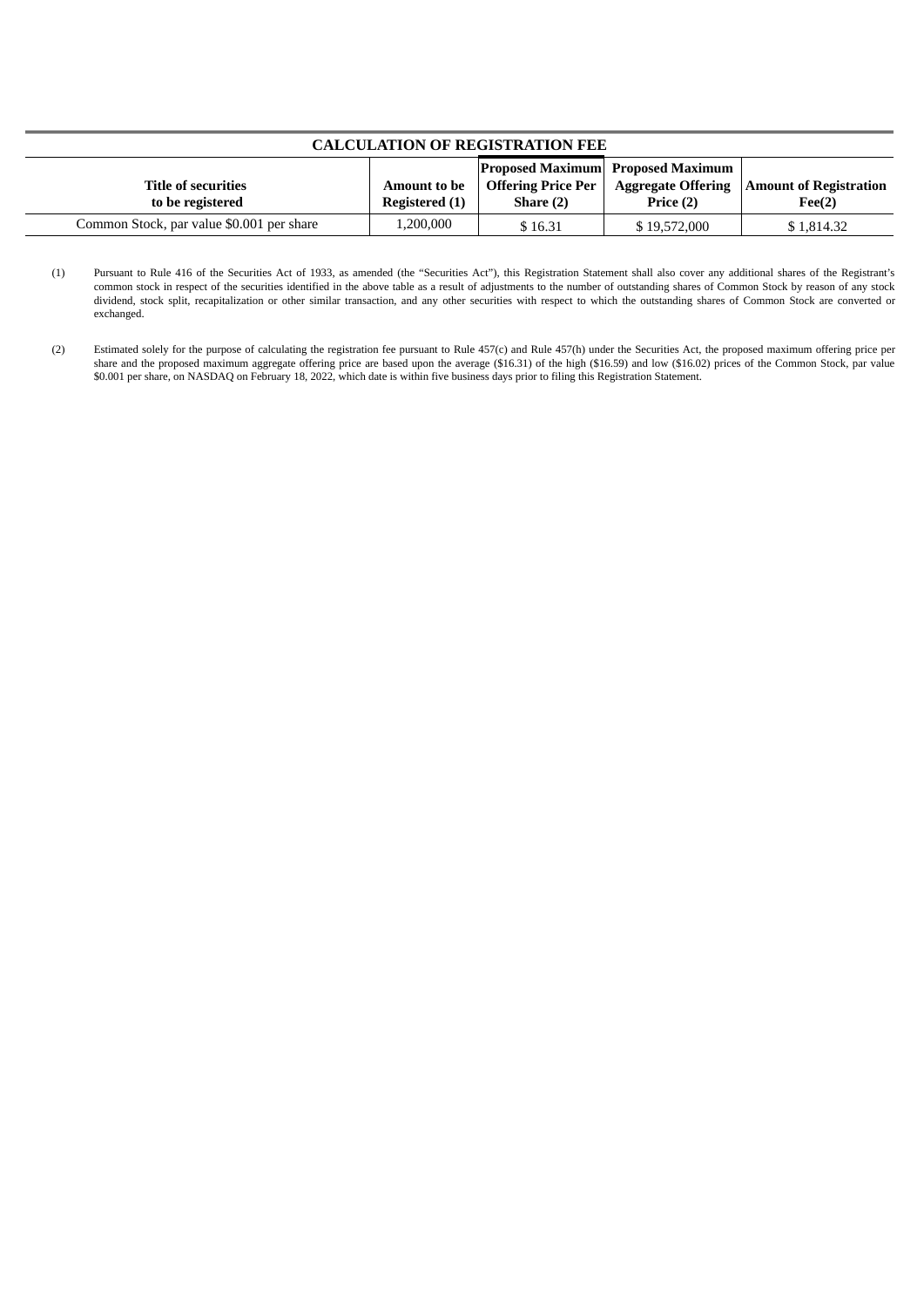<span id="page-8-0"></span>February 25, 2022 Liquidity Services, Inc. 6931 Arlington Road, Suite 200 Bethesda, MD 20814

## **Re: Proposed Offering of up to 1,200,000 Shares of Common Stock Pursuant to the Third Amended and Restated 2006 Omnibus Long-Term Incentive Plan of Liquidity Services, Inc.**

## Ladies and Gentlemen,

I have examined Registration Statement on Form S-8 (the "Registration Statement"), of Liquidity Services, Inc., a Delaware corporation (the "Company"), to be filed with the Securities and Exchange Commission (the "Commission") pursuant to the Securities Act of 1933, as amended (the "Securities Act"), in connection with the offering by the Company of up to 1,200,000 shares of the Company's Common Stock, par value \$0.001 per share (the "Shares"), available for issuance under the Company's Third Amended and Restated 2006 Omnibus Long-Term Incentive Plan (the "Plan").

In arriving at the opinion expressed below, I have examined originals, or copies certified or otherwise identified to my satisfaction as being true and complete copies of the originals, of the Plan and such other documents, corporate records of the Company, certificates of officers of the Company and of public officials and other documents as I have deemed necessary or advisable to enable me to render this opinion. In my examination, I have assumed without independent investigation the genuineness of all signatures, the legal capacity and competency of all natural persons, the authenticity of all documents submitted to me as originals and the conformity to original documents of all documents submitted to me as copies. I have also assumed that there are no agreements or understandings between or among the Company and any participants in the Plan that would expand, modify or otherwise affect the terms of the Plan or the respective rights or obligations of the participants thereunder. Finally, I have assumed the accuracy of all other information provided to me by the Company during the course of my investigations, on which I have relied in issuing the opinion expressed below.

Based upon the foregoing, and subject to the assumptions, exceptions, qualifications and limitations set forth herein and in reliance on the statements of fact contained in the documents that I have examined, I am of the opinion that the Shares, when issued and sold in accordance with the terms set forth in the Plan and against payment therefor, and when the Registration Statement has become effective under the Securities Act, will be validly issued, fully paid and non-assessable.

I render no opinion herein as to matters involving the laws of any jurisdiction other than the Delaware General Corporation Law (the "DGCL"). This opinion is limited to the effect of the current state of the DGCL and to the facts as they currently exist. I assume no obligation to revise or supplement this opinion in the event of future changes in such laws or the interpretations thereof or such facts.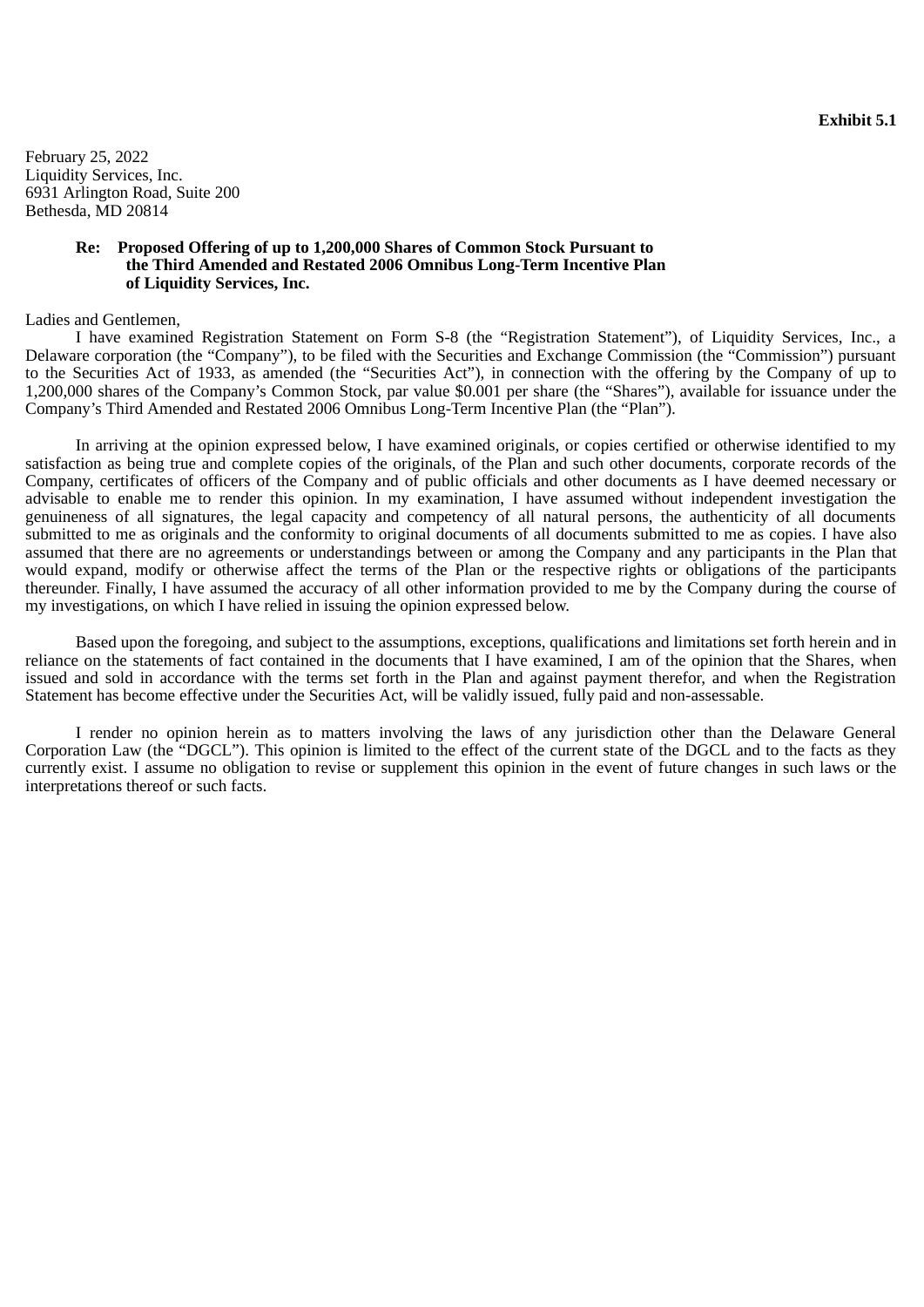I consent to the filing of this opinion as an exhibit to the Registration Statement, and I further consent to the use of my name under the caption "Legal Matters" in the Registration Statement and the prospectus that forms a part thereof. In giving these consents, I do not thereby admit that I am within the category of persons whose consent is required under Section 7 of the Securities Act or the Rules and Regulations of the Commission.

Very truly yours,

/s/ Mark A. Shaffer

Mark A. Shaffer Chief Legal Officer & Corporate Secretary Liquidity Services, Inc.